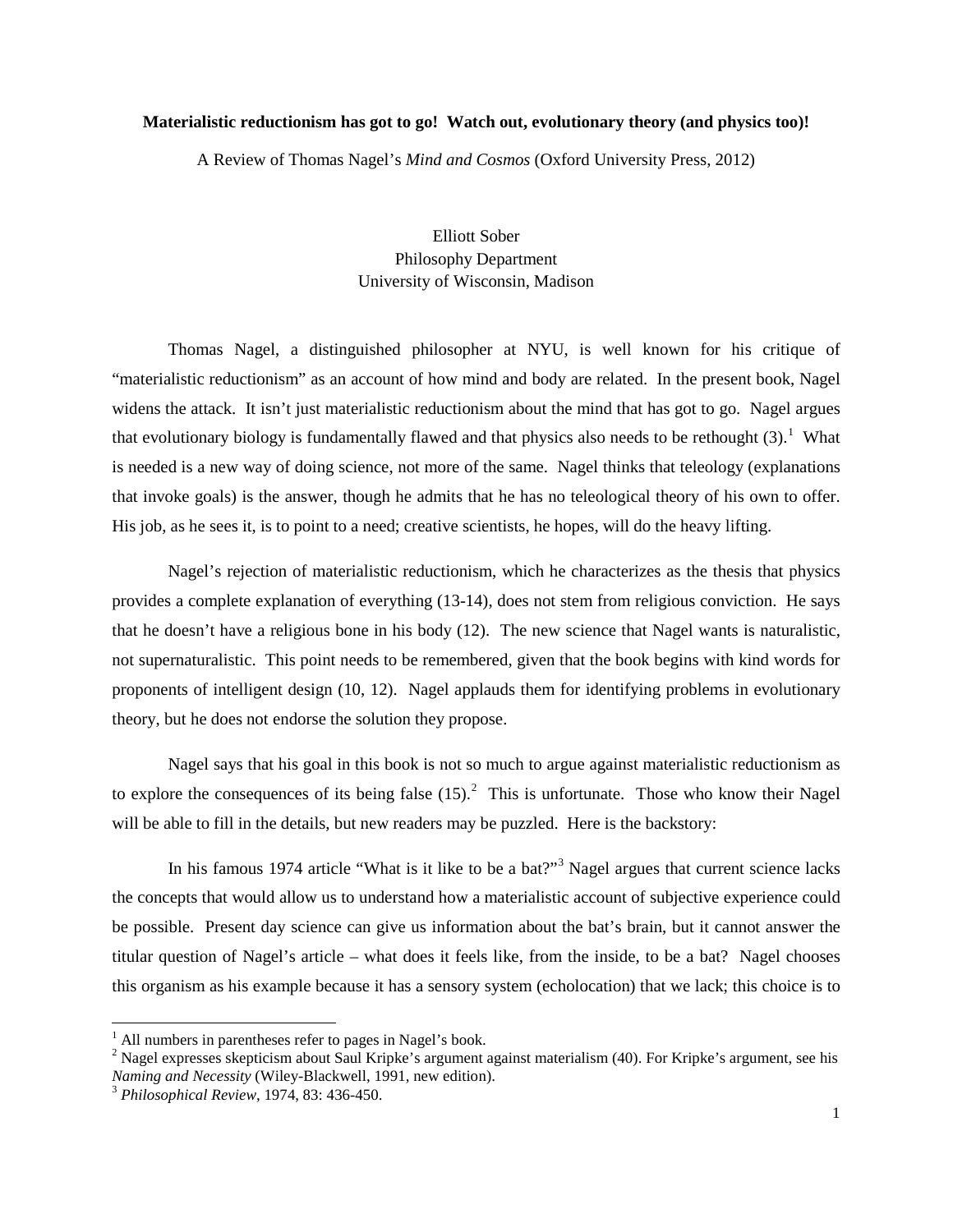make the problem vivid, but Nagel thinks the problem arises at home. Each of us knows what sugar tastes like, but current science lacks the vocabulary to understand and explain what that peculiar subjective experience is like. Nagel is cautious in the bat article; he holds out the hope that a future materialistic science might be able to do better.

In the book under review, Nagel holds that that can't happen. Here he draws on his bolder and more recent paper, "The Psychophysical Nexus."<sup>[4](#page-1-0)</sup> Nagel's position now is that materialistic reductionism is false, not that we currently don't understand how it could be true. For Nagel, perception and other psychological processes involve irreducibly subjective facts, and for that reason there are important aspects of the mind that are forever beyond the reach of physical explanation. Nagel's present position is compatible with many doctrines that are associated with materialism. For example, he doesn't gainsay the slogan "no difference without a physical difference" – if you and I have different psychological properties, then we must be physically different. Indeed, Nagel's position is even compatible with the idea that every mental property is identical with some physical property – for example, it may be true that being in pain and being in some neurophysiological state X are identical (in the same way that being made of water and being made of  $H_2O$  are identical properties). Nagel thinks that this identity claim, if true, is something that physics in principle cannot explain. Mind and Cosmos begins with the thesis that materialistic reductionism hits a roadblock with the mind/body problem. But there are other roadblocks ahead.

\* \* \*

Materialism is a monistic doctrine  $-$  it holds that everything that exists is made of matter (and of nothing but). Idealism is also monistic; it holds that everything is made of mental stuff. Dualism isn't monistic, of course; it holds that there are two irreducibly distinct kinds of thing. In the book under review, Nagel rejects all of these. He wants a monism that is neither materialistic nor idealistic. Nagel opts for "neutral monism;" what Nagel means by this that the connection of mental to physical is to be explained by a deeper fact, namely that the universe is populated by a set of "neutral elements" that are to

<span id="page-1-0"></span> <sup>4</sup> "The Psychophysical Nexus," in *Concealment and Exposure and Other Essays*, Oxford University Press, 2002.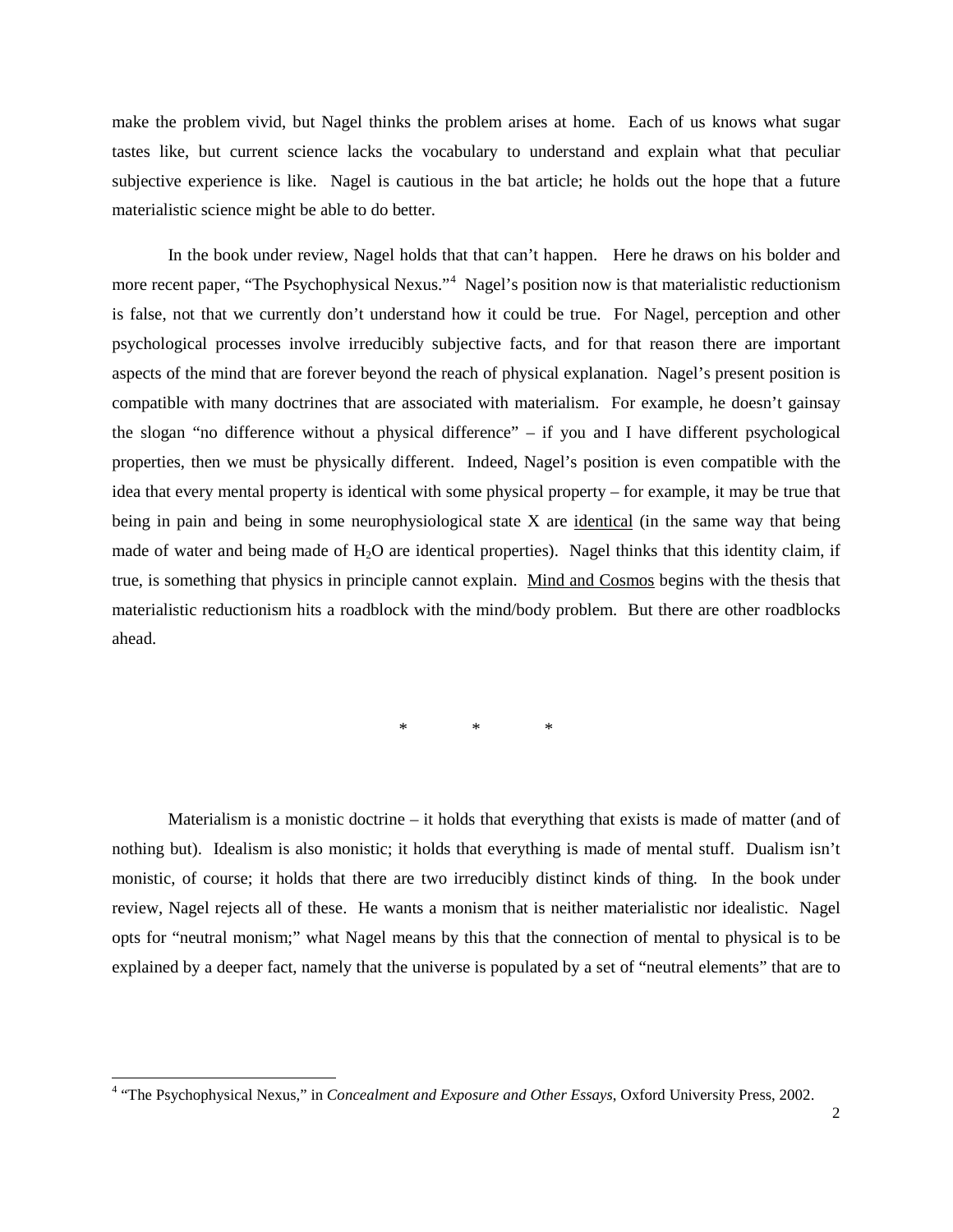be characterized by "some transphysical and transmental concept"<sup>[5](#page-2-0)</sup>; these elements have both mental and physical properties (57).

Nagel sometimes describes neutral monism in a way that makes it unclear how the view differs from materialism. For example, he says that neutral monism "holds that certain physical states of the central nervous system are also necessarily states of consciousness" and that "brain processes are in themselves more than physical, and the incompleteness of the physical description of the world is exemplified by the incompleteness of their purely physical description" (57). I don't see why materialists need to reject these statements. Materialists can agree that various brain states are necessarily states of consciousness in just the way that certain chemical states of the stomach are necessarily sates of a digestive process. And materialists can also agree that some brain processes have psychological properties. As for the "incompleteness" of physical descriptions, materialists have no problem with the idea that there are truths about organisms than can't be expressed in the language of physics. The words "belief" and "desire" do not occur in theories in physics; yet you and I have beliefs and desires.

Nagel's monism is intended to give equal status to the mental and the physical in the sense that the basic elements out of which everything is made have both kinds of properties; Nagel's monism therefore involves a kind of panpsychism (57). This doesn't mean that rocks have beliefs and desires. Rather, Nagel's idea is that the neutral elements he postulates have the potential to form complex objects that have truly mentalistic characteristics. Nagel's neutral elements have mental properties only in a very attenuated sense – it's like acorns having the properties of oak trees. But here again, it isn't clear how monism differs from materialism; materialists hold that atoms have the potential that Nagel thinks his neutral elements possess.

I don't see how Nagel's neutral monism, insofar as it differs from materialism, can solve the mind/body problem. Materialism's job is to close the explanatory gap<sup>[6](#page-2-1)</sup> between the physical and the mental. It attempts to do this by relying on the considerable information that science supplies about material objects and processes and how they give rise to entities that have psychological properties. Nagel's monism is in a different position. It postulates the existence of neutral elements; if these are different from the physical particles that science describes, then science has nothing to say about their existence and properties. Nagel says that these elements have both physical and mental characteristics (though, as noted, he thinks they have the latter only in an attenuated sense); from this postulate, the

<span id="page-2-0"></span> <sup>5</sup> Nagel is here quoting a passage from Tom Sorrell's *Descartes Reinvented* (Cambridge University Press, 2005, p. 95).

<span id="page-2-1"></span><sup>6</sup> The phrase is from Joe Levine's 1983 paper ["Materialism and qualia: the explanatory gap"](http://www.jstor.org/view/00318205/di975019/97p0025t/0) (*Pacific Philosophical Quarterly* 64: 354-361).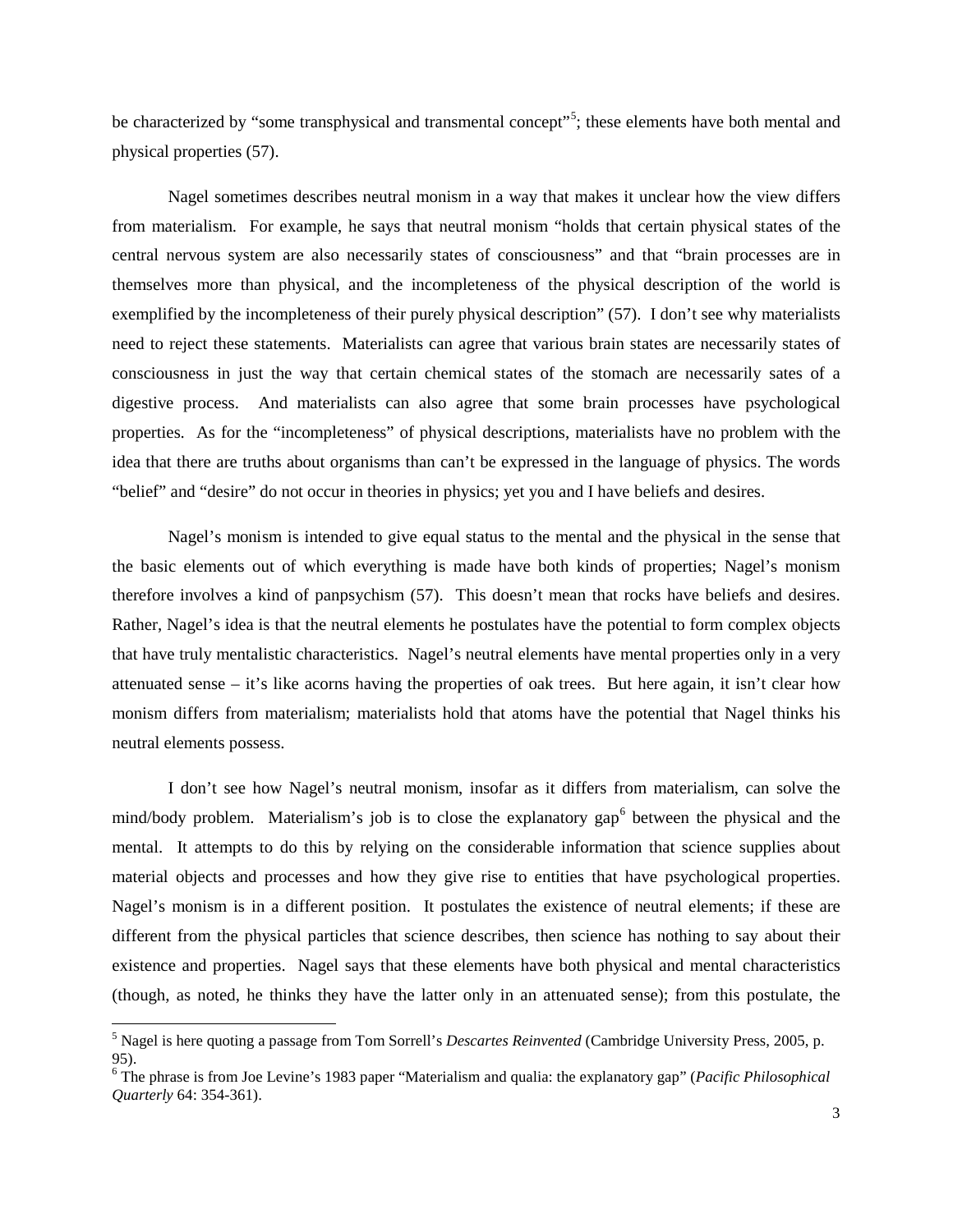mind/body relationship is supposed to be explained. Nagel's monism reminds me of Bertrand Russell's quip  $-$  "the method of 'postulating' what we want has many advantages; they are the same as the advantages of theft over honest toil."<sup>[7](#page-3-0)</sup> How can postulating the existence of something that has both physical properties and the potential to form composites that have mental properties explain the relationship of body to mind?

If materialists proposed to solve the mind/body problem by saying that atoms have physical properties and also have the potential to form composite entities that have psychological properties, the riposte would be that that doesn't solve the problem. That is the problem – how can material objects form composites that have minds? Nothing changes if we substitute "neutral elements" for "atoms."

\* \* \*

Nagel holds that evolutionary biology is in trouble, but what sort of trouble is it in? There are two possibilities. Evolutionary theory could be in trouble just because it is committed to materialistic reductionism; if so, the theory would be perfectly okay if it dropped that commitment. Indeed, this drop might make sense independent of Nagel's beef with reductionism, since the philosophical doctrine makes claims about lots of things that are not within the purview of evolutionary biology (e.g., why black holes exist). Understood in this way, it's the philosophy that has gone wrong, not the biology. But much of what Nagel says is not in this vein. He thinks that the biology itself is flawed. Even if you dropped the commitment to materialistic reductionism, the theory would still be in trouble. For Nagel, the combination of evolutionary theory and materialistic reductionism is false, while evolutionary theory taken on its own (without the philosophical add-on) is incomplete (30). Incompleteness means that the theory provides explanations of important biological events that are, at best, partial.

Here I want to consider two criticisms that Nagel makes of evolutionary theory. The first concerns probability; the second concerns ethics. Neither criticism depends on the idea that evolutionary theory is committed to materialistic reductionism.

<span id="page-3-0"></span> <sup>7</sup> *Introduction to Mathematical Philosophy* (New York and London, 1919, p 71). I should note, however, that Russell endorsed a form of neutral monism in *The Analysis of Mind* (London: George Allen & Unwin, 1921).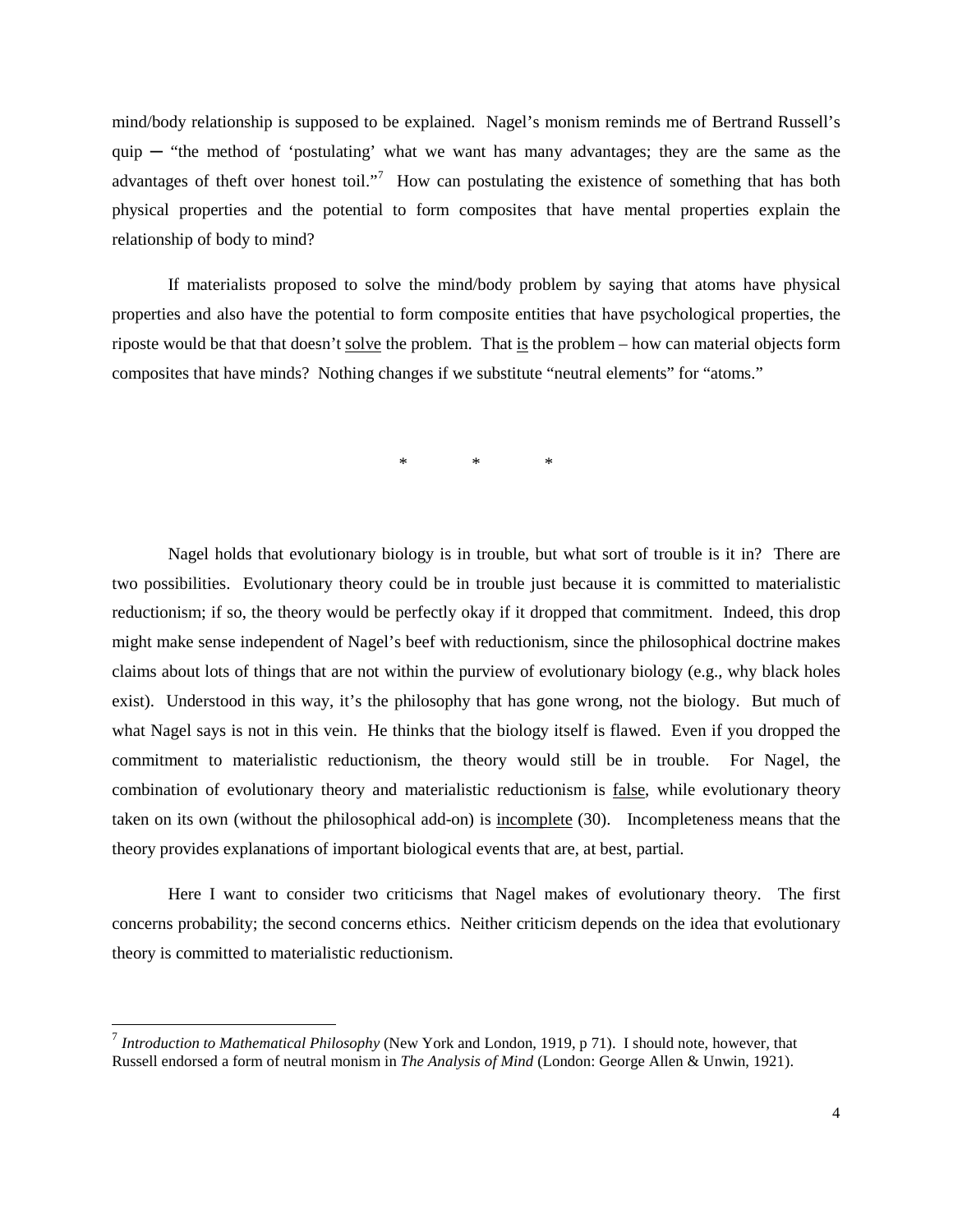Nagel thinks that adequate explanations of the origins of life, intelligence, and consciousness must show that those events had a "significant likelihood" of occurring (32); these originations must be shown to be "unsurprising if not inevitable" (32) and a complete account of consciousness must show that consciousness was "something to be expected" (53). Nagel thinks that evolutionary theory as we now have it fails to deliver the goods, so it needs to be supplemented.

Nagel doesn't impose this condition of adequacy on all the events that science might address. He is prepared to live with the fact that some events are just "flukes" or "accidents" or "improbable coincidences." For example, it may just be an improbable coincidence that Evelyn Marie Adams won the New Jersey lottery in 1985 and then did the same thing again four months later. But the existence of life, intelligence, and consciousness are not in the same category (7). Why do Nagel's standards go up when he contemplates facts that he deems "remarkable"? Maybe this falls under what Nagel refers to, in a different context, as his "ungrounded intellectual preference" (26). It isn't theistic conviction that is doing the work here, but Nagel's faith that the basic facts he mentions must be "intelligible," where intelligibility requires that these facts had a significant probability of being true.

My philosophical feelings diverge from Nagel's. I think it is a remarkable fact that Beethoven existed, but I regard his existence as an improbable fluke. He could easily have failed to exist. Indeed, my jaded complacency about Beethoven scales up. I don't think that the existence of life, intelligence, and consciousness had to be in the cards from the universe's beginning. I am happy to leave this question to the scientists. If they tell me that these events were improbable, I do not shake my head and insist that the scientists must be missing something. There is no such must.

I also reject Nagel's requirement that an event is intelligible only if it has a high probability. Suppose that Mom and Dad have two children. Why are both of them female? A simple Mendelian answer is that all of Mom's eggs had an X chromosome while half of Dad's sperm had an X and half had a Y. The process of fertilization randomly combines an egg from Mom with a sperm from Dad. This means that the chance of a daughter is  $\frac{1}{2}$ . The chance of two daughters is therefore  $\frac{1}{4}$ . We explain the two-daughter outcome, not by showing that it was to be expected, but by elucidating the process that produced the outcome with a certain probability.

In thinking about Nagel's probability argument, we need to be careful about which facts we are considering. The fact that life on earth started up some 3.8 billion years ago, and that intelligence and consciousness made their terrestrial appearances more recently – this is a local fact about our planet, and maybe it was very improbable, given how the universe got started. But consider a more global fact – the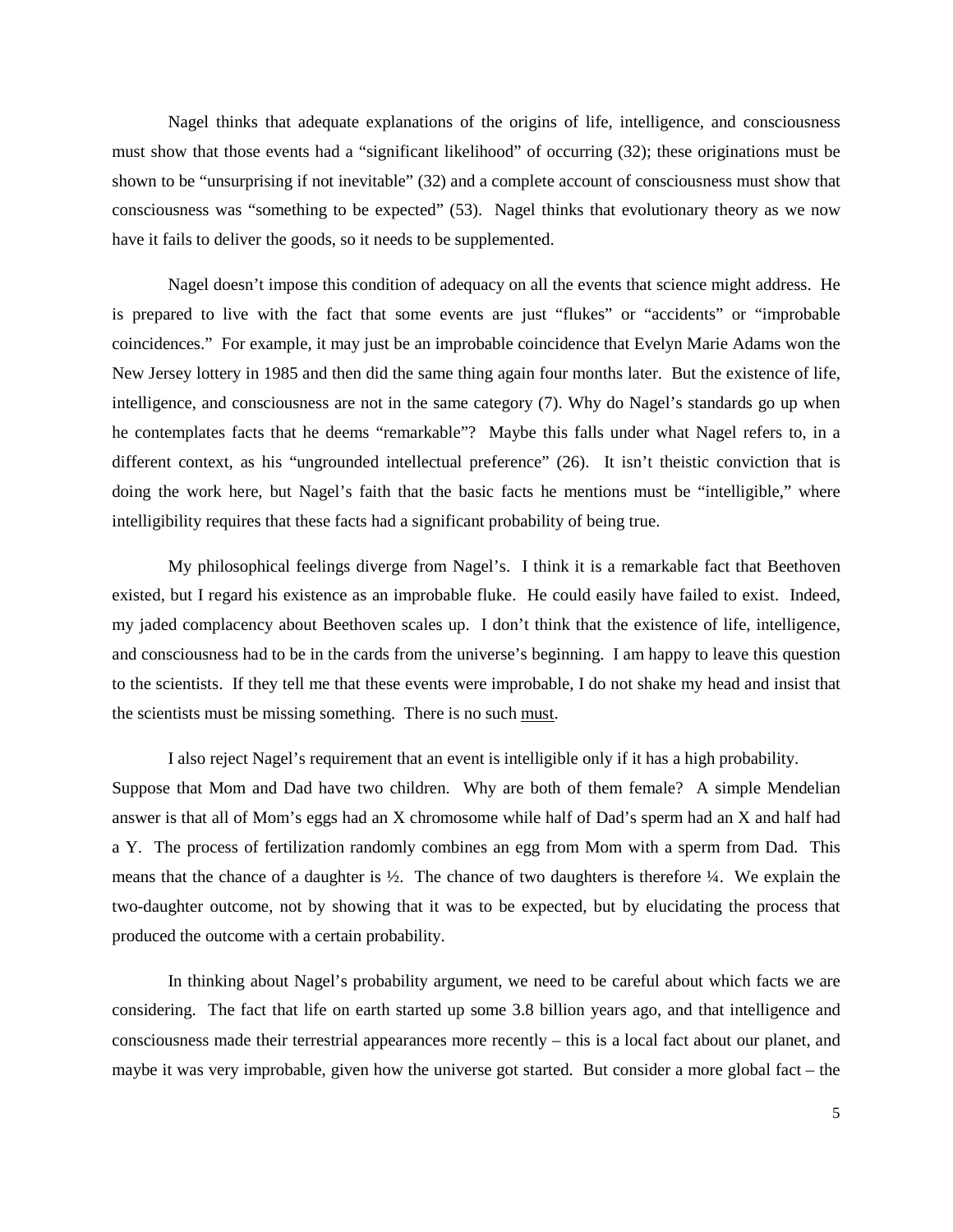fact that the universe contains life and intelligence and consciousness at some time in its total history*.* What's the probability of that, given the universe's initial state? Science doesn't really have much of a clue (yet), but this gap in our present knowledge does not show that fundamental presuppositions of the sciences need rethinking. After all, conventional science does tell us that the universe is a very big place with lots of planets that are about as close to their stars as our planet is to the sun. Maybe life and intelligence and consciousness had a high probability of arising (someplace and sometime, not necessarily on earth in the last 3.8 billion years). If this global fact is the remarkable fact that Nagel has in mind, it offers no reason to think that biology needs to be supplied with new organizing principles. Do not confuse the proposition that Evelyn Marie Adams won the New Jersey lottery twice in 1985-86 with the proposition that someone won some state lottery or other twice, at some time or other. The first was very improbable, the second much less so.

Before leaving the topic of probability, I want to highlight what is involved in Nagel's requirement that the facts he says are remarkable must be shown to be unsurprising. For the sake of concreteness, let's take this to mean that the probability must be greater than  $\frac{1}{2}$ . Suppose that to get from the universe's first moment to the origin of consciousness, 200 stages must be traversed. The universe starts at stage S1, then it needs to pass to S2, then to S3, and so on, until it reaches S200, at which time consciousness makes its first appearance. Suppose further that we have a theory that says that the probability of going from each of these stages to the next is 99/100. This means that the probability of going from S1 to S200 is  $(99/100)^{199}$ . This probability has a value of about  $\frac{1}{10}$ . The demand that the origin of consciousness must have had a probability greater than  $\frac{1}{2}$  entails that the theory I just described must be wrong or seriously incomplete. I agree that it might be wrong or incomplete, but this is not because it violates Nagel's demand.<sup>[8](#page-5-0)</sup> In addition, I think that a theory of this sort could shed considerable light on why consciousness arose; it doesn't show that the event was to be expected, given the universe's initial state; but, if true, it does elucidate the step-wise process that produced the outcome we observe. When a theory says that  $X$  was improbable, this does not mean that the theory says that  $X$  is unintelligible.<sup>[9](#page-5-1)</sup>

What makes more sense than Nagel's probability requirement is one about possibility -- that an adequate theory must allow that the origin of life, mind, and consciousness all were possible, given the

<span id="page-5-1"></span><span id="page-5-0"></span> <sup>8</sup> <sup>8</sup> If Nagel's standards were less demanding, so that the requirement were only that an adequate theory must show that remarkable facts have probabilities that are greater than  $\frac{1}{10}$ , the same sort of argument could be constructed. <sup>9</sup> Welsey Salmon, Richard Jeffreys, and James Greeno, *Statistical Explanation and Statistic Relevance* (University of Pittsburgh Press, 1971).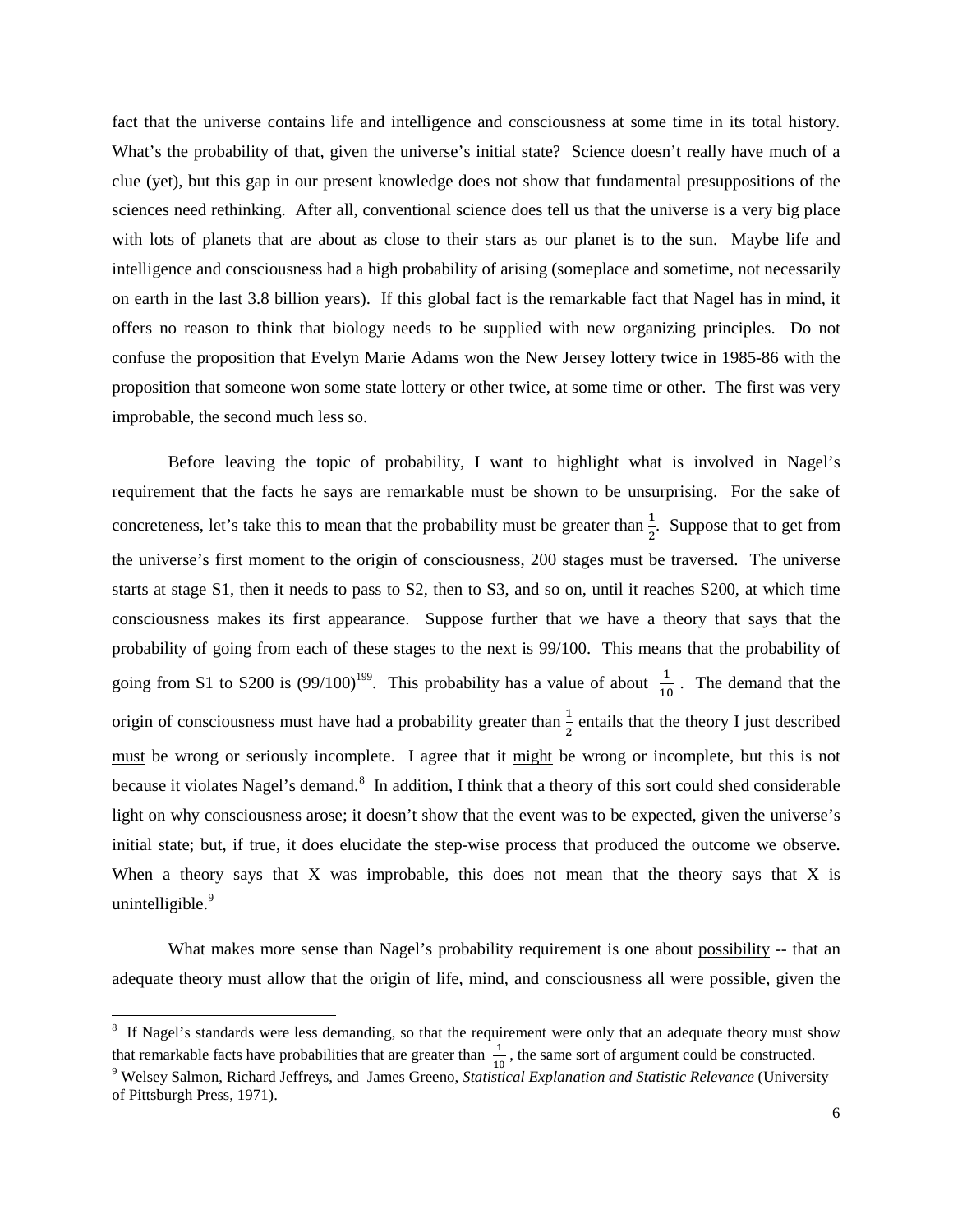initial state of the universe. If this were all that Nagel meant by saying that "the propensity for the development of organisms with a subjective point of view must have been there from the beginning" (61), I would have no quarrel. But then there would be no objection to the sciences we now have.

Not only does Nagel require that remarkable facts must be fairly probable; he also insists that they can't be **byproducts** (aka side-effects). He applies this requirement to the appearance of minds (17, 72), consciousness (53), and reasoning (88). Nagel doesn't reject all byproduct explanations. For example, he is comfortable with the standard evolutionary account of why vertebrate blood is red (50). This didn't happen because there was an adaptive advantage in having red blood. Rather, the explanation is that the hemoglobin molecule was selected because it transports oxygen to tissues. The molecule makes our blood red, but that is just a side-effect. And it isn't just useless traits like the color of blood that evolutionary biology says are byproducts. Sea turtles use their forelimbs to dig nests in the sand when they come out of the water to lay their eggs, but the tetrapod arrangement evolved long before turtles evolved this behavior. The ability to build nests in sand is a side-effect. Evolution repeatedly puts old structures to new uses.

Evolutionary biology doesn't insist that the remarkable facts that Nagel considers must be byproducts, but the science doesn't rule this out in advance. Darwin and Wallace disagreed about how the human capacity for abstract theoretical reasoning should be explained.<sup>[10](#page-6-0)</sup> Darwin saw it as a byproduct. There was selection for reasoning well in situations that made a difference for survival and reproduction; the fact that we are capable of reasoning about mathematics and natural science and philosophy is a happy byproduct. Wallace disagreed and thought that a spiritualistic explanation was needed. Nagel finds Darwin's side-effect account "very far-fetched" (78) but he does not say why.

I now turn to Nagel's second reason for thinking that something is seriously amiss with current evolutionary theory. Nagel is what philosophers call a "moral realist." This doesn't mean that he has the cynicism of a Humphrey Bogart character. It means that he thinks that some statements about right and wrong are true, and that what makes them true isn't anyone's say-so, nor are they made true by the fact that we would come to believe them if we engaged in a certain type of deliberation. For Nagel, the statement that causing suffering is  $bad<sup>11</sup>$  $bad<sup>11</sup>$  $bad<sup>11</sup>$  is like the statement that the Rocky Mountains are more than 10,000 feet tall; both are true independently of whether anyone thinks they are true. Nagel thinks that moral realism "is incompatible with a Darwinian account of the evolutionary influence on our faculties of

<span id="page-6-0"></span><sup>&</sup>lt;sup>10</sup> Stephen Jay Gould, "Natural Selection and the Human Brain – Darwin vs. Wallace," in *The Panda's Thumb* (New York: Norton, 1980), pp. 47-58.

<span id="page-6-1"></span><sup>&</sup>lt;sup>11</sup> What I mean by "causing suffering is bad" is that it counts against an action that it causes suffering; there may be countervailing considerations that show that the action is permissible or even obligatory.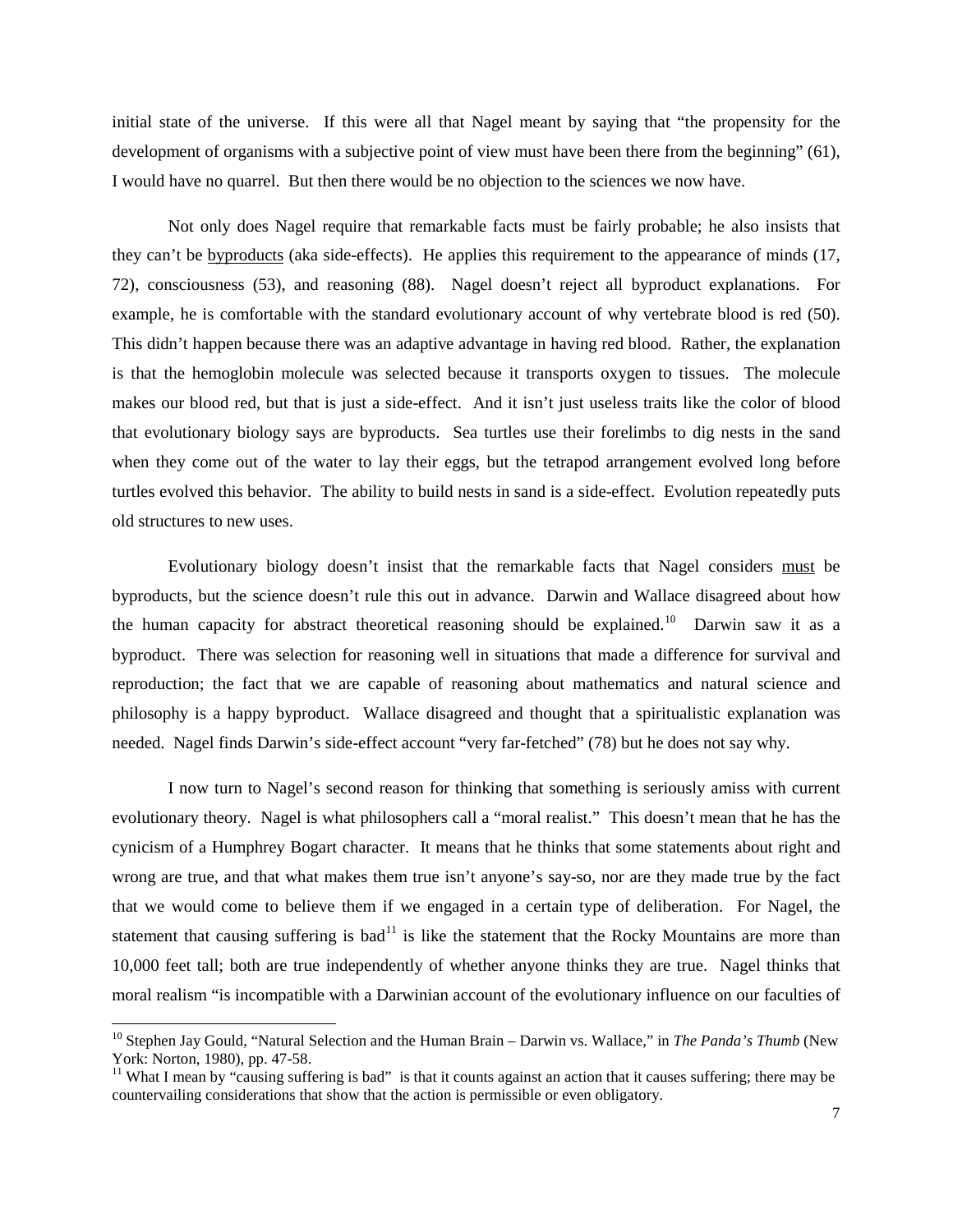moral and evaluative judgment." He resolves the conflict as follows: "since moral realism is true, a Darwinian account of the motives underlying moral judgment must be false" (105).

Why does Nagel think that evolutionary theory conflicts with moral realism? Although he credits the conflict idea to an argument developed by his colleague Sharon Street, I think Nagel's argument is different.<sup>[12](#page-7-0)</sup> Nagel's is based on Ockham's razor, the principle of parsimony.<sup>[13](#page-7-1)</sup> For some of the psychological capacities we have, it seems pretty clear that they evolved because they provided our ancestors with reliable information about the world they inhabited. Perceptual beliefs are the clearest example. Our ability to use our sensory systems to form beliefs about our immediate surroundings evolved because the beliefs they generated were largely true. Nagel thinks that no such explanation can be offered for why we have the moral beliefs we have. For example, Darwin argued that moral norms enjoining altruistic behavior are now widespread in human societies because groups that internalized and complied with these norms outcompeted groups that did not.<sup>[14](#page-7-2)</sup> Whether it is true that we <u>ought</u> to act altruistically isn't something that Darwin or more recent biologists need to take a stand on to explain why people accept such norms.

Okay, you may be thinking, why is the evolutionary explanation of our moral beliefs an argument against moral realism? Here you need to reach for your razor. Nagel's idea is that if you don't need to postulate the existence of moral facts to explain why we have the moral beliefs we have, then you should slice those alleged facts away. This doesn't just mean that you should decline to believe that there are moral facts of the sort that moral realism postulates. It means that you should believe that there are no such things. The razor doesn't tell you to suspend judgment; it tells you to deny. That, I think, is Nagel's reason for thinking that there is a conflict between evolutionary theory and moral realism – evolutionary theory underwrites a parsimony argument against moral realism.

I don't buy this argument. I agree that you don't need to postulate moral truths to have an evolutionary explanation for why we have the moral beliefs we do. But that doesn't mean that evolutionary theory justifies denying that there are such truths. Nagel is assuming that if moral realism is

<span id="page-7-0"></span> <sup>12</sup> In "A Darwinian Dilemma for Realist Theories of Value" (*Philosophical Studies* 127: 109-166, 2006), Street argues that evolutionary theory shows that if moral realism is true, then we can't have reliable knowledge of moral truths. Nagel argues that if evolutionary theory is true, then moral realism is false.

<span id="page-7-1"></span><sup>&</sup>lt;sup>13</sup> Michael Ruse and Edward O. Wilson use a Darwinian parsimony argument against moral realism in their "Moral Philosophy as Applied Science" (*Philosophy*, 1986, 66: 173-192).

<span id="page-7-2"></span><sup>&</sup>lt;sup>14</sup> I discuss Darwin's ideas on group selection in *Did Darwin Write the Origin Backwards?* (Prometheus Books, 2011).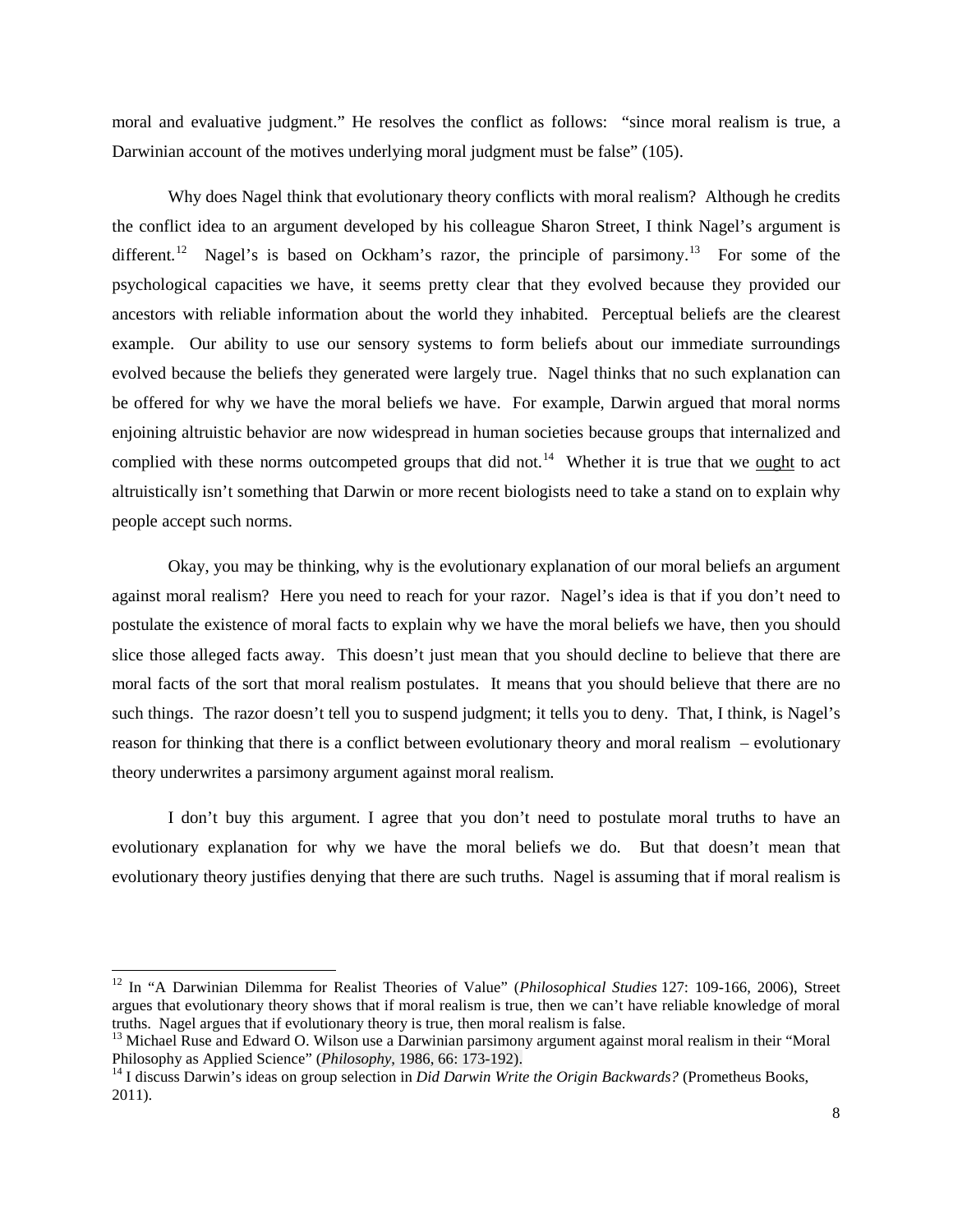true, then the truth of moral propositions must be part of the explanation of why we believe those propositions. I disagree; the point of ethics is to guide our behavior, not to explain it.<sup>[15](#page-8-0)</sup>

\* \* \*

As I've explained, Nagel thinks that an adequate scientific account of the existence of life, mind, and consciousness must show that those events had significant probabilities. Nagel holds that current science does not deliver the goods, and that it therefore needs to be supplemented. But with what? Nagel's answer is that science should go teleological, meaning that concepts of goal and purpose need to be used in new scientific theories. Nagel sees that this suggestion conflicts with the dominant scientific tradition that one finds in the physics of Galileo, Newton, and their successors, which banished teleology (92). Nagel's teleology is the most radical idea in his book.

Nagel says that teleology means that "things happen because they are on a path that leads to certain outcomes" (67). Suppose that A caused B and that B then caused C. A teleological explanation of B will say that it occurred because it was on the path from A to C. This explanation of B cites C, which occurs later than B. The teleological explanation does not say that the later event caused the earlier one. For Nagel, teleological explanations are noncausal (58). In addition, Nagel wants a naturalistic and nonintentional teleology, one that does not involve God or any other intelligent designer directing the universe towards some goal (91).

Nagel also notes that a teleological theory says that things tend to change in the direction of certain types of outcome (66). This is right, but, as Nagel realizes, it isn't sufficient for a theory to be teleological. The second law of thermodynamics says that closed chambers of gas tend to evolve in the direction of increasing entropy, but that doesn't mean that they are goal-directed systems. Nagel also says that conventional (nonteleological) physics describes "how each state of the universe evolved from its

<span id="page-8-0"></span> <sup>15</sup> Nagel makes this very point in his earlier book *The View from Nowhere* (New York: Oxford University Press, 1989, p. 144-146) when he says that "it begs the question [against moral realism] to assume that explanatory necessity is the test for the reality of values. The claim that certain reasons exist is a normative claim, not a claim about the best explanation of anything." But then Nagel seems to draw back from this thesis: "it is not clear whether normative realism is compatible with the hypothesis that all our normative beliefs can be accounted for by some kind of naturalistic psychology." And still later he says that "the true explanation of my impression [that my headache is a bad thing] may be the simplest one, namely that headaches are bad, and not just unwelcome, to the people who have them."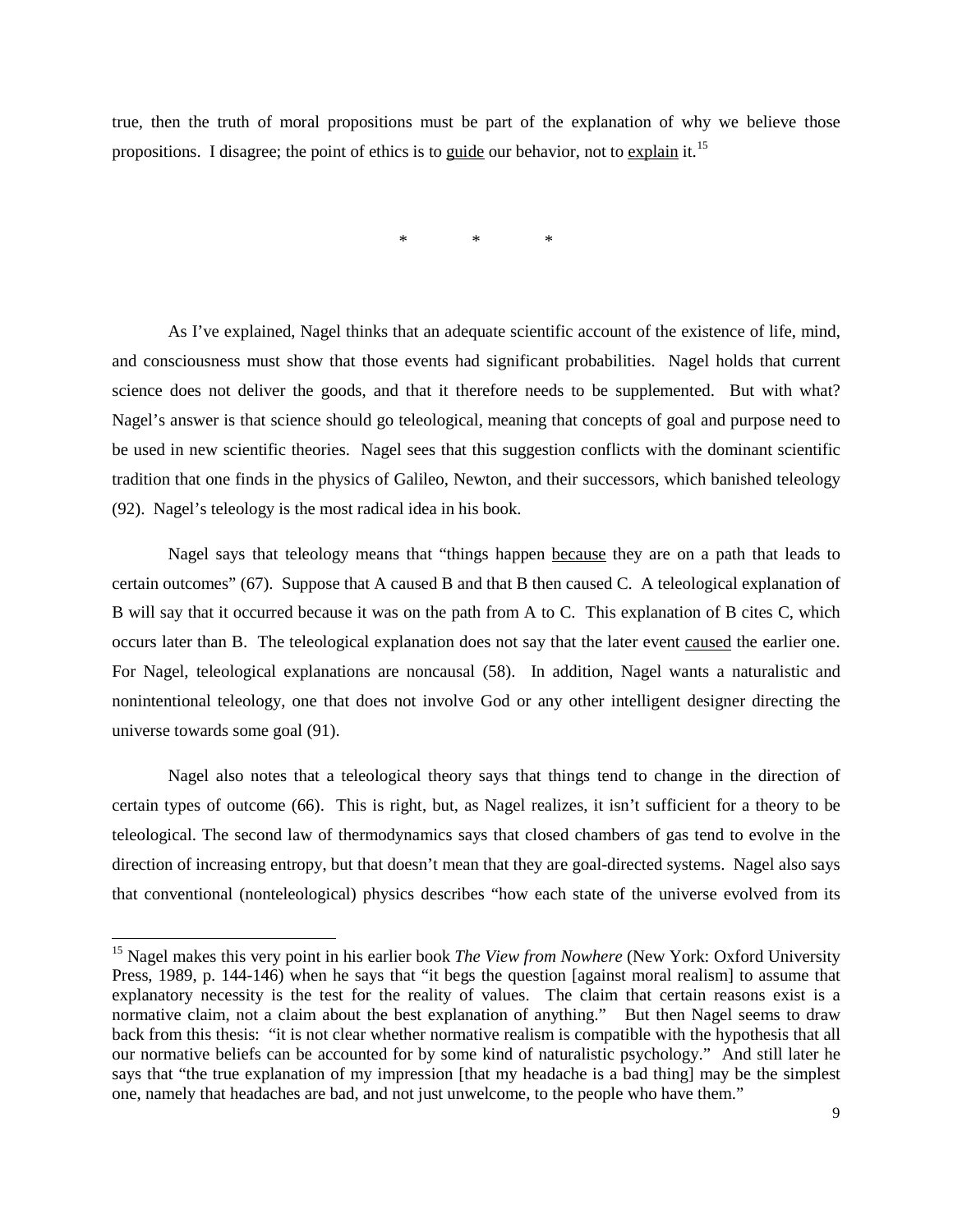immediate predecessor (92)," but teleology is different: "teleology requires that [some] successor states … have a significantly higher probability than is entailed by the law of physics alone (93)." Whether or not this is a necessary condition for teleology, it too is insufficient. Suppose I buy a lottery ticket on Monday, win the lottery on Tuesday, and splurge on luxury goods and big charitable donations on Wednesday. The probability of my winning on Tuesday, given that I bought the ticket on Monday, is low, but the probability that I win on Tuesday, given that I bought the ticket on Monday and was a big spender on Wednesday, is much higher. This isn't teleological, however, since it isn't true that my spending on Wednesday explains why I won the day before.

I do not reject teleology wholesale. I do not reject claims like "flowers have bright petals because they attract pollinators" and "Sally went to the park at 8:30 because there were fireworks at 9." These statements do not say that a later event caused an earlier one, but they are true because certain causal facts are in place. The statement about flowers is true because there was selection for bright colors among plants that gained from the services of pollinators that used color vision. The statement about fireworks is true because Sally knew there would be fireworks at 9 and she wanted to arrive in time to get a good seat. I have no idea how the origin of life, mind, or consciousness can be explained teleologically. But if there are causal underpinnings for teleological statements about these remarkable facts, as there are for the teleological statements about flowers and fireworks, the materialist need not object.

Nagel's thesis is not just that there are true teleological statements about the emergence of life, mind, and consciousness, but that these statements cannot be explained by a purely causal/materialistic science. Only then does his teleology go beyond what materialistic reductionism allows. I see no reason to think that there are true teleological statements of this sort. If readers are to take seriously the possibility of teleological statements that are both true and causally inexplicable, it would help if Nagel identified some modest example of this sort. He never does. That raises the worry that the kind of explanation for which Nagel hankers is a pipe dream.

Nagel wants a teleological science partly because he is moved by probability considerations. If conventional science says that remarkable facts had low probabilities, given what came before, the probabilities of these facts can be boosted by adding information about what came after. In this respect, the emergence of life resembles my winning the lottery on Tuesday. Each event is quite probable, given what happened later. The problem is why we should regard that as an explanation.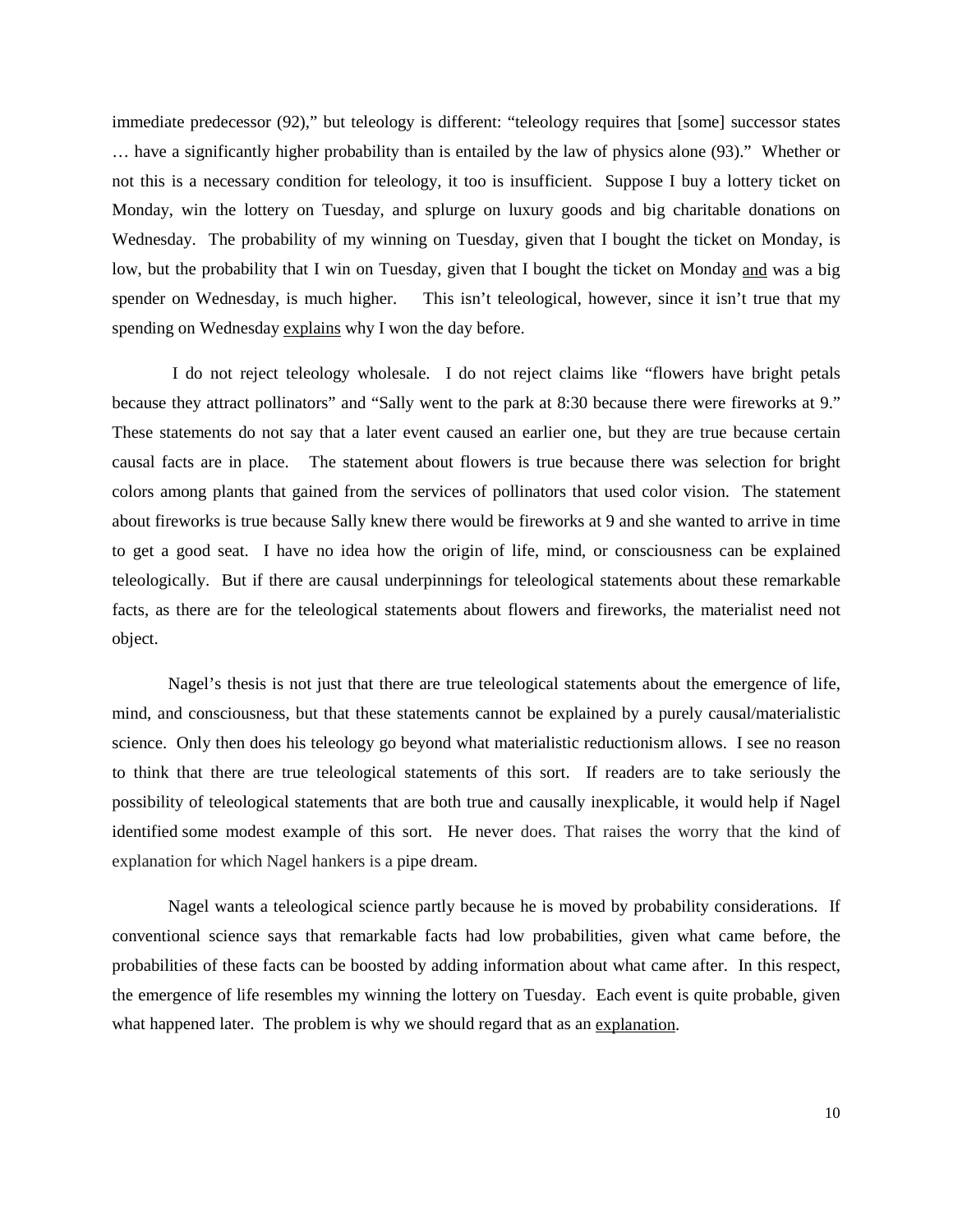\* \* \*

Nagel is hardly unique in being an anti-reductionist. Indeed, my bet is that most philosophers nowadays would say that they are "against reductionism." What sets Nagel apart is his idea that current biological and physical theories need to be fundamentally overhauled. Why is it that other antireductionists decline to take this radical step? It is not that they are faint of heart. Mostly they decline because they endorse the following picture: When an organism has a new visual experience, the physical state of the organism has changed. And when an economy goes into recession, the physical state of that social object also has changed. These examples obey the slogan I mentioned before— "no difference" without a physical difference." However, when it comes to understanding visual perception and economic change, the best explanations are not to be found in relativity theory or quantum mechanics. Sciences outside of physics can explain things that physics is not equipped to explain. But this doesn't mean that physics needs to be revised. The philosophers and scientists I am describing disagree with Nagel's claim that evolution is more than a physical process (50), though they agree that physics is not the best tool to use in understanding evolution.

\* \* \*

A true and well-confirmed causal statement like "smoking cigarettes causes lung cancer" calls for explanation. We want to know how inhaling the smoke causes the tumor. If someone said that this causal statement is just a brute fact – that it is true but has no explanation – we would raise our eyebrows. When one event causes another, we expect there to be intervening events. We explain why C causes E by showing that C causes I1, that I1 causes I2, and so on, up to some further I that causes E. If causal chains are dense (meaning that if X causes Z, then there exists an event Y such that X causes Y and Y causes Z), then the enumeration of intervening events can go on forever. But materialism should not commit to this. It should be open to the possibility that some causal relationships are brute facts. This is one reason to be suspicious of the view that Nagel calls materialistic reductionism – that physics provides a complete explanation of everything. Scientists already leave room for brute facts in another context. When they say that a law is "fundamental," they mean that it can't be explained by anything deeper.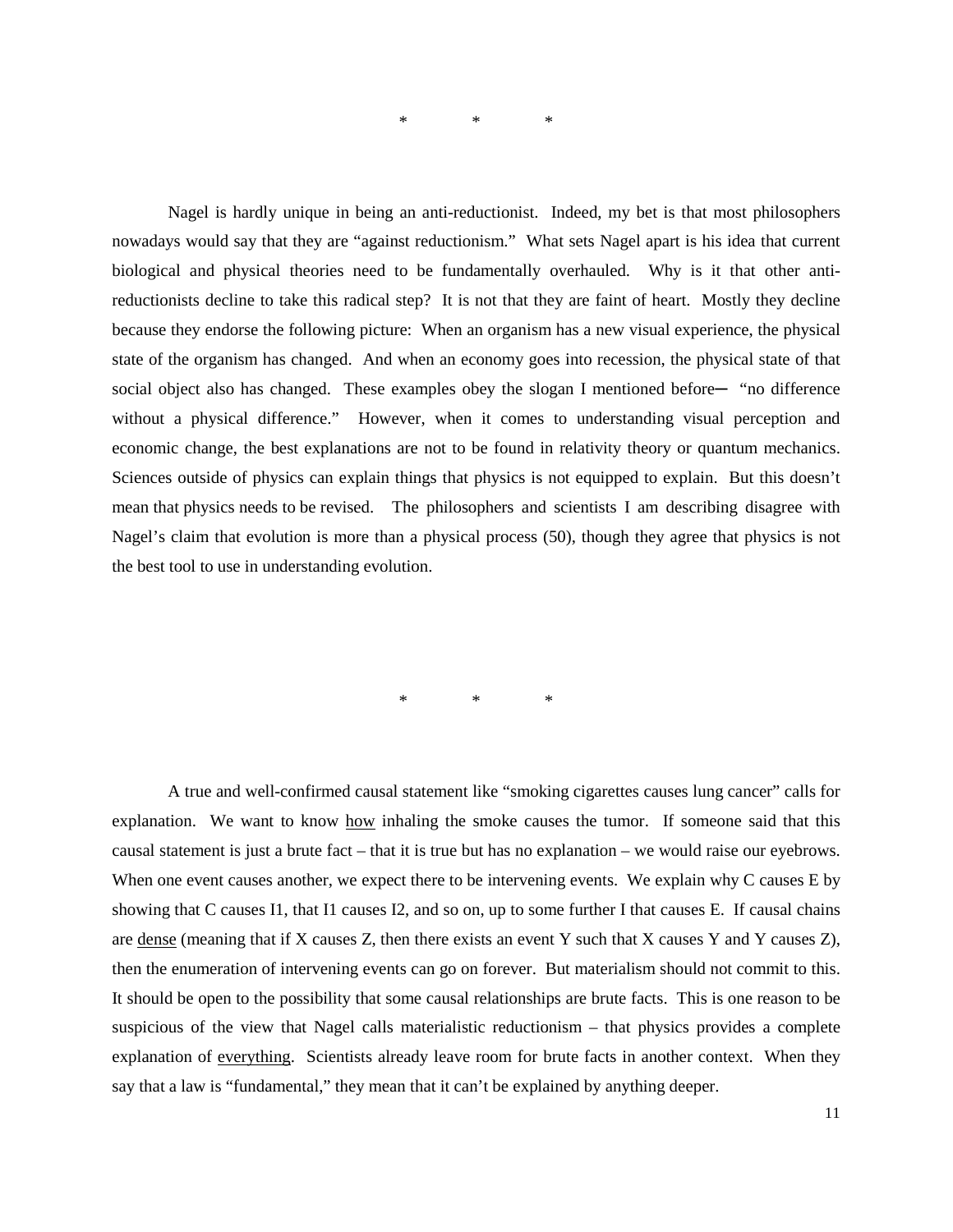If there can be brute facts about purely physical causation, why can't there be brute facts about physical events having mental effects? Suppose the event C just mentioned is the hammer hitting your thumb and that E is the pain you feel. Science explains why C caused E by interpolating causes. The chain of events that goes from C to E passes (perhaps gradually) from the physical to the mental. The idea that there can't be brute facts about physical-to-mental causation is just as misguided as the idea that there can't be brute facts about physical-to-physical causation.

Nagel says that "all explanations come to an end" (22). This could point to a practical matter; when we run out of time or patience, we settle for what we have. But the limitation may also be forced on us by the world. Maybe there are brute causal facts. Maybe some scientific laws are fundamental. And maybe some crucial facts about the mind/body relation are brute as well. Not that we should be complacent. If smoking causes lung cancer, it makes sense to expect that there is an explanation as to why. But we should not over-generalize, turning a good heuristic into a metaphysical principle that brooks no exceptions. Whereas the materialistic reductionism that Nagel criticizes says that everything has a complete physical explanation, a more circumspect materialism would assert that everything that has an explanation has a complete physical explanation.

Mind and Cosmos is dominated by a set of very strong assumptions about explanation— that the facts that Nagel deems remarkable must have explanations, that those explanations must show that the remarkable facts have fairly high probabilities, and that remarkable facts cannot be byproducts. Nagel does not take seriously the possibility that the world may not be so obliging.

\* \* \*

There may be fundamental flaws in current science, but I don't think that Nagel has made a convincing case that this is so. And even if there are serious explanatory defects in our current world picture, I don't see how teleology can be a plausible remedy. In saying this, I realize that Nagel is trying to point the way to a scientific revolution and that my reactions may be mired in presuppositions that